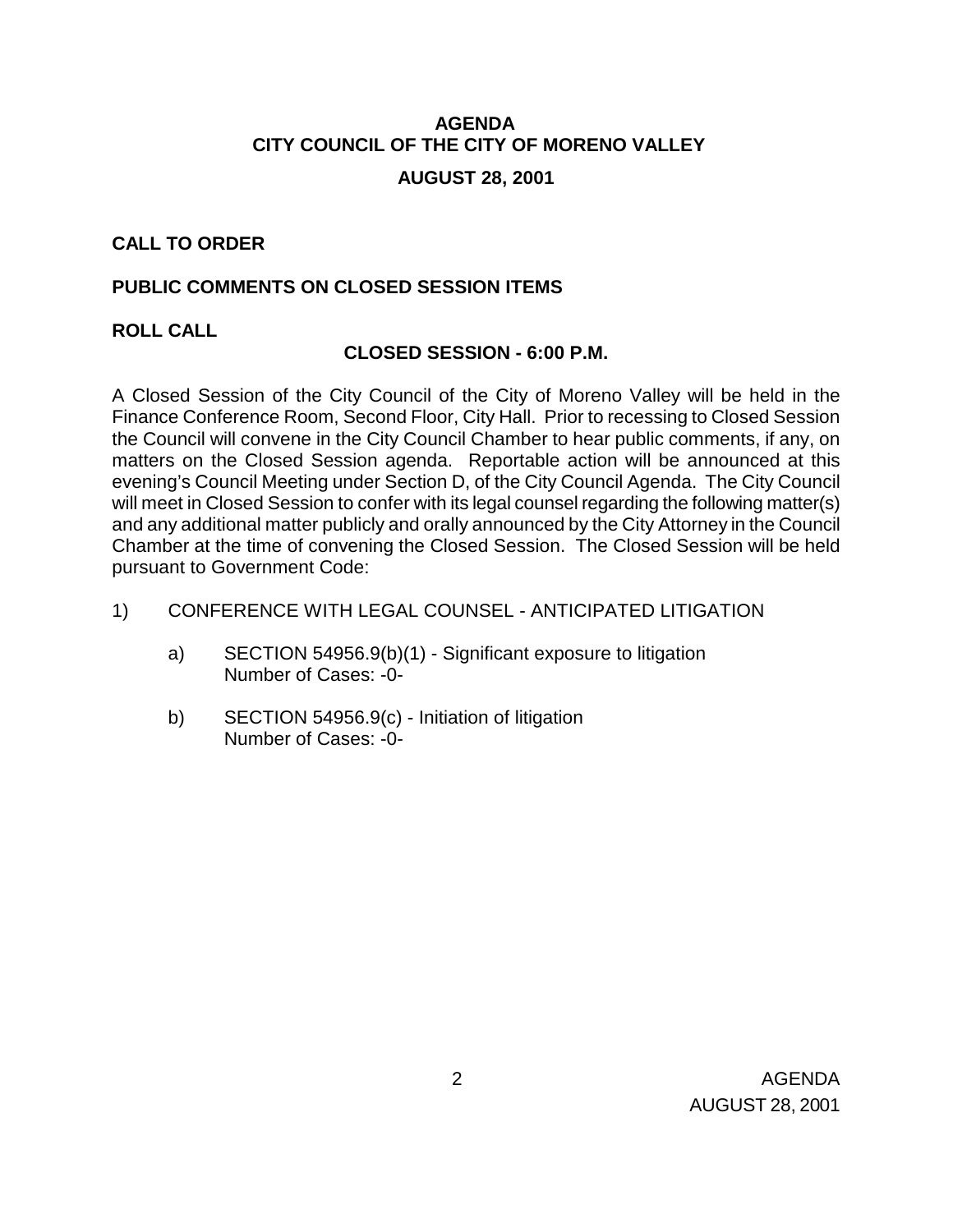### **AGENDA JOINT MEETING OF THE CITY COUNCIL OF THE CITY OF MORENO VALLEY MORENO VALLEY COMMUNITY SERVICES DISTRICT COMMUNITY REDEVELOPMENT AGENCY OF THE CITY OF MORENO VALLEY**

### **REGULAR MEETING - 7:00 P.M. AUGUST 28, 2001**

- **CALL TO ORDER** (Joint Meeting of the City Council of the City of Moreno Valley, Moreno Valley Community Services District, and the Community Redevelopment Agency of the City of Moreno Valley - actions taken at the Joint Meeting are those of the Agency indicated on each Agenda item)
- **PLEDGE OF ALLEGIANCE**
- **INVOCATION** Pastor James E. Franklin, New Covenant Bible Church
- **ROLL CALL**
- **INTRODUCTIONS**
- **SPECIAL PRESENTATIONS** 
	- 1. Officer of the Quarter Duke Viveros
	- 2. Proclamation September, National Library Card Signup Month
- PUBLIC COMMENTS **ON ANY SUBJECT NOT ON THE AGENDA** UNDER THE JURISDICTION OF THE CITY COUNCIL (COMMENTS NOT CONCLUDED BY 7:30 P.M. WILL BE HEARD PRIOR TO CITY COUNCIL CLOSING COMMENTS AT THE END OF THE AGENDA)

There is a three-minute time limit per person. Please complete and submit a PINK speaker slip to the Bailiff.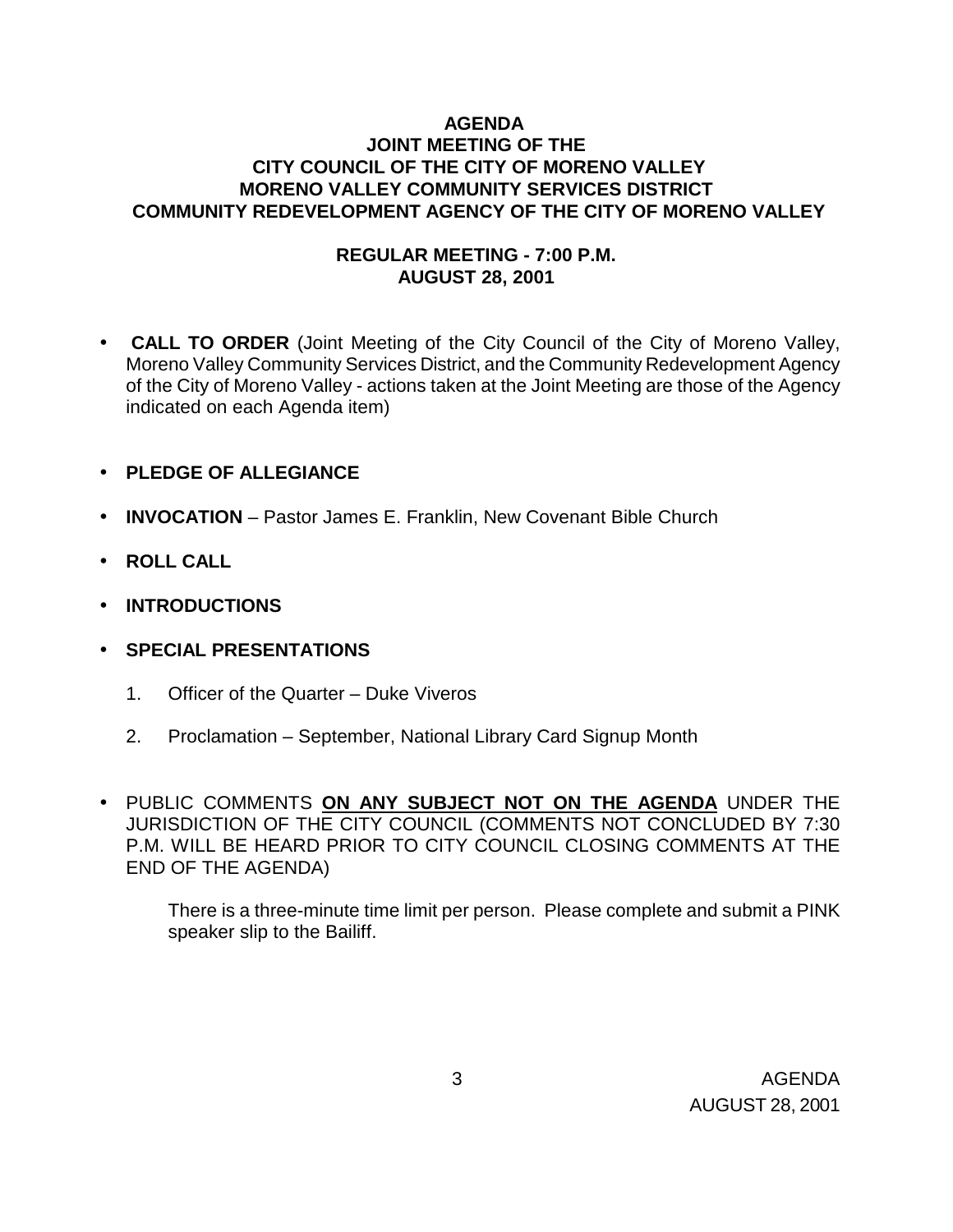• PUBLIC COMMENTS **ON MATTERS ON THE AGENDA** WILL BE TAKEN UP AS THE ITEM IS CALLED FOR BUSINESS, BETWEEN STAFF'S REPORT AND CITY COUNCIL DELIBERATION (SPEAKER SLIPS MAY BE TURNED IN UNTIL THE ITEM IS CALLED FOR BUSINESS.)

There is a three-minute time limit per person and a 15-minute time limit per agenda item. The 15-minute limit may be waived. Please complete and submit a BLUE speaker slip to the Bailiff.

### **JOINT CONSENT CALENDARS (SECTIONS A-C) OF THE CITY COUNCIL OF THE CITY OF MORENO VALLEY, MORENO VALLEY COMMUNITY SERVICES DISTRICT, AND COMMUNITY REDEVELOPMENT AGENCY OF THE CITY OF MORENO VALLEY**

All items listed under the Consent Calendars are considered to be routine and noncontroversial, and may be enacted by one motion unless a member of the Council, Community Services District, or Redevelopment Agency requests that an item be removed for separate action. The motion to adopt the Consent Calendars is deemed to be a separate motion by each Agency and shall be so recorded by the City Clerk. Items withdrawn for report/discussion will be heard after public hearing items.

# **A. CONSENT CALENDAR** - **CITY COUNCIL**

- A1. ORDINANCES FIRST READING BY TITLE ONLY Recommendation: Waive reading of all Ordinance Introductions and read by title only.
- A2. PA00-0064 CHUCK E. CHEESE PIZZA RESTAURANT ACCEPT AGREEMENT AND BONDS FOR PUBLIC IMPROVEMENT (PARKWAY CONSTRUCTION AND ASSOCIATES, INC.) (Report of: Director of Public Works/City Engineer) Recommendation: Accept the bonds and the Agreement for Public Improvements; authorize the Mayor to execute the Agreement for Public Improvements and direct the City Clerk to forward the signed agreement to the County Recorder's Office.
- A3. ALLOCATION OF AMR (American Medical Response) FINES (Report of: Fire Chief) Recommendation: Approve the allocation of \$15, 167 for a new extrication system (Jaws of Life) for Towngate Fire Station, from funds received by AMR response time penalties.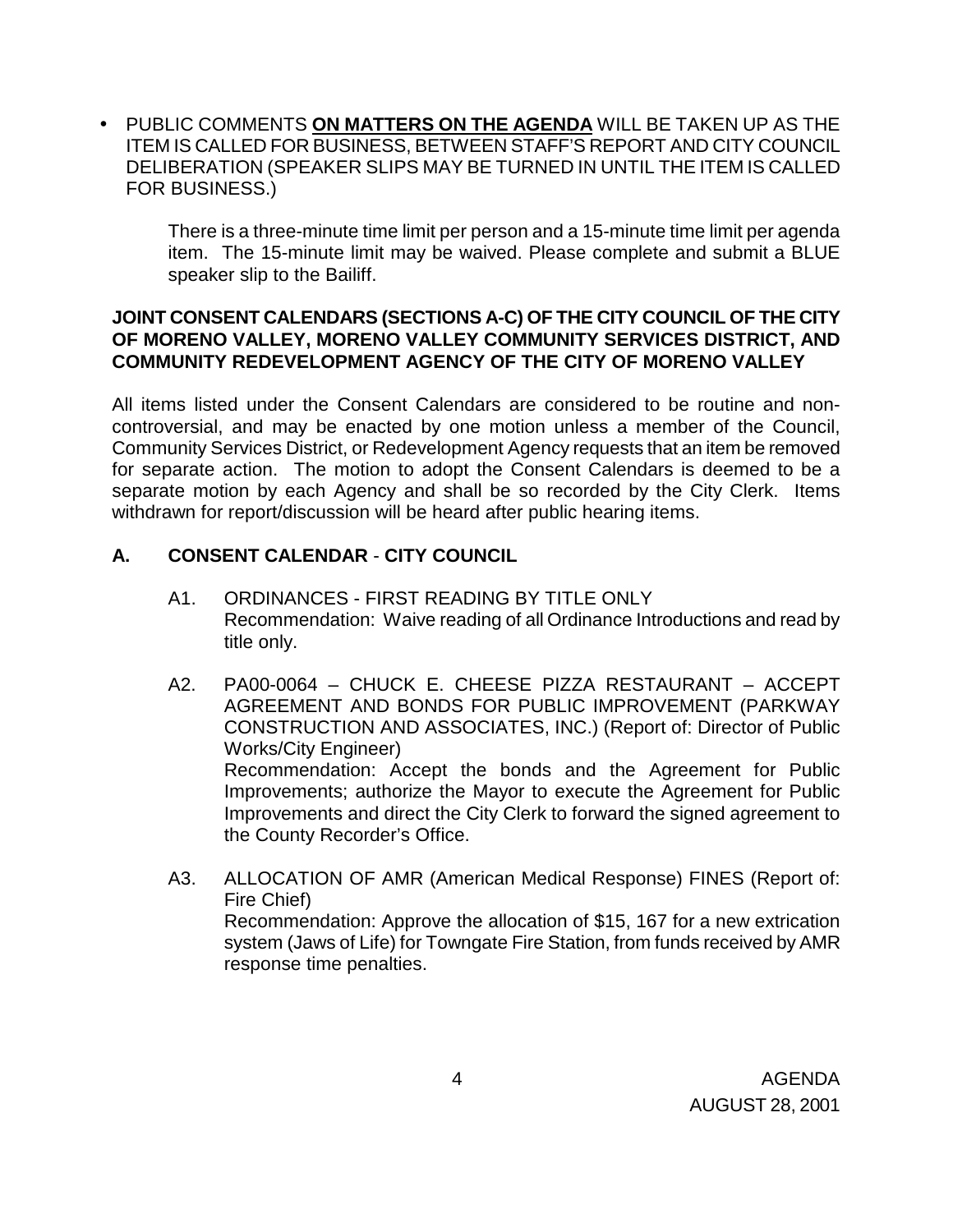- A4. APPROVAL OF FINAL MAP 23553-3, SINGLE FAMILY RESIDENTIAL PROJECT, AND ACCEPT AGREEMENT AND BONDS FOR LANDSCAPE & IRRIGATION IMPROVEMENTS (MV DEVELOPMENT, LLC) (Report of: Director of Public Works/City Engineer) Recommendation: Approve Final Map 23553-3, authorize the City Clerk to sign the map and transmit said map to the County Recorder's Office for recordation; accept the bonds and Agreement for Public Improvements an the bonds and Agreement for Landscape and Irrigation Improvements; authorize the Mayor to execute the agreements; and direct the City Clerk to forward the signed agreements to the County Recorder's Office for recordation.
- A5. TRACT 22379, LOTS 36 60 AND 98-113 REDUCE FAITHFUL PERFORMANCE BOND AND ADOPT RESOLUTION NO. 2001-47, A RESOLUTION OF THE CITY COUNCIL OF THE CITY OF MORENO VALLEY AUTHORIZING ACCEPTANCE OF THE PUBLIC RIGHT OF WAY IMPROVEMENTS AS COMPLETE AND ACCEPTING THE PALO CEDRO DR., PACATO RD. AND PAMPAS CT. INTO CITY MAINTAINED SYSTEM (STEVEN WALKER HOMES) (Report of: Director of Public Works/City Engineer)

 Recommendation: Approve a 90% reduction to the Faithful Performance Bond; instruct the City Engineer to prepare a 90% reduction to the Faithful Performance Bond and adopt Resolution No. 2001-47 authorizing the acceptance of the public right-of-way improvements for Tract Map 22379, lots 36-60 and 98-113 as complete and accepting Palo Cedro Drive, Pacato Road, and Pampas Court into the City maintained street system.

Resolution No. 2001-47

 A Resolution of the City Council of the City of Moreno Valley, California, Authorizing the Acceptance of the Public Right-of-Way Improvements as Complete Within Tract 22379, Lots 36-60 and 98-113, and Accepting Palo Cedro Drive, Pacato Road, and Pampas Court into the City Maintained Street System

A6. AWARD THE ANNUAL COPIER AGREEMENT TO XEROX CORPORATION (Report of: Director of Finance/City Treasurer) Recommendation: Award the annual copier agreement to Xerox Corporation as being in the best interest of the City.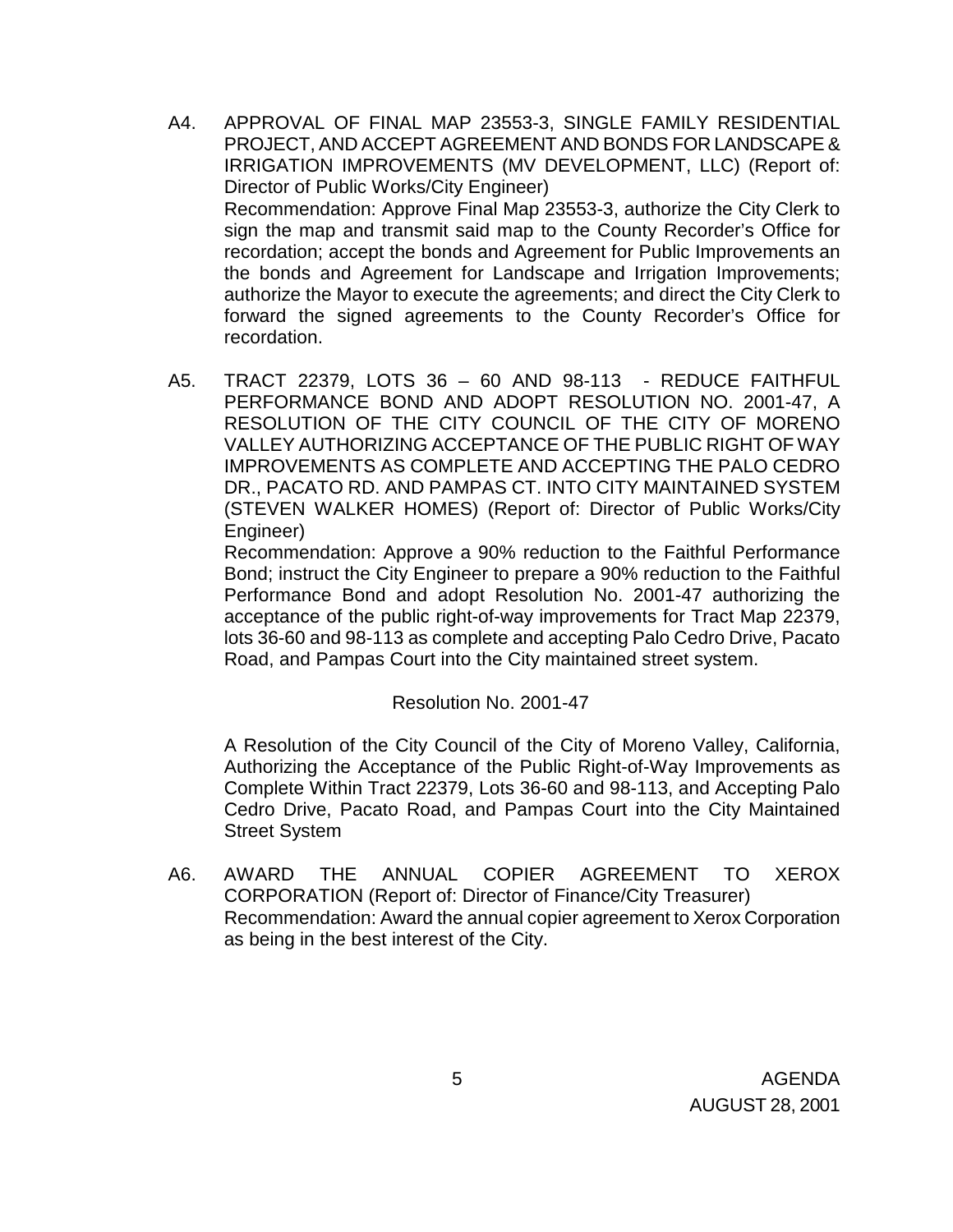- A7. NOTICE OF COMPLETION, PROJECT NO. 99-37661, HEACOCK ST./J.F. KENNEDY DR./MEYER DR. (Report of Director of Public Works/City Engineer) Recommendation: Accept the work as complete for the traffic signal installation at Heacock Street and J.F. Kennedy Drive/Meyer Drive, constructed by L.A. Signal Inc., of City of Industry, CA; direct the City Clerk to record the Notice of Completion within ten (10) days at the Office of the County Recorder of Riverside County as required by Section 3093 of the California Civil Code; authorize the Director of Finance to release the retention to L.A. Signal Inc. thirty-five (35) calendar days after the date of recordation of the Notice of Completion, if no claims are filed against the project (Account No. 137.66120); and accept the traffic signals into the City maintained road system.
- A8. GRANTING OF TITLE INTERESTS TO RIVERSIDE COUNTY FLOOD CONTROL AND WATER CONSERVATION DISTRICT (RCFC & WCD) FOR UNDERGROUND STORM DRAIN FACILITIES KNOWN AS LINE A-A (Report of: Director of Public Works/City Engineer) Recommendation: Execute the Easement Deed to Riverside County Flood Control and Water Conservation District; execute the Quitclaim Deeds to Riverside County Flood Control and Water Conservation District and return the fully executed documents to the Special Districts Manager for transmittal to the title company for processing and recordation.
- A9. NOTICE OF AWARD FOR CONSTRUCTION CONTRACT, PROJECT NO. 97-25898, REDLANDS BLVD. STORM DRAIN LINE "F" REINFORCED CONCRETE BOX STRUCTURE (Report of: Director of Public Works/City Engineer)

 Recommendation: Award the construction contract to Bonadiman-McCain, Inc., San Bernardino, California, the lowest responsible bidder; authorize the Mayor to execute a contract Agreement with Bonadiman-McCain, Inc; authorize the issuance of a Purchase Order to Bonadiman-McCain, Inc., in the amount of \$349,292.32 (the amount of bid plus 10% contingency) when the contract has been signed by all parties (Account No. 125.89330); and authorize the street closure to through traffic on Redlands Boulevard, between Cactus Avenue and Alessandro Boulevard, for approximately three months.

 A10. RESOLUTION IN SUPPORT OF NATIONAL TRY TRANSIT WEEK, SEPTEMBER 9 THROUGH 15, 2001. (Report of: Director of Public Works/City Engineer) Recommendation: Adopt Resolution No. 2001-50 in support of National Try Transit Week, September 9 through 15, 2001.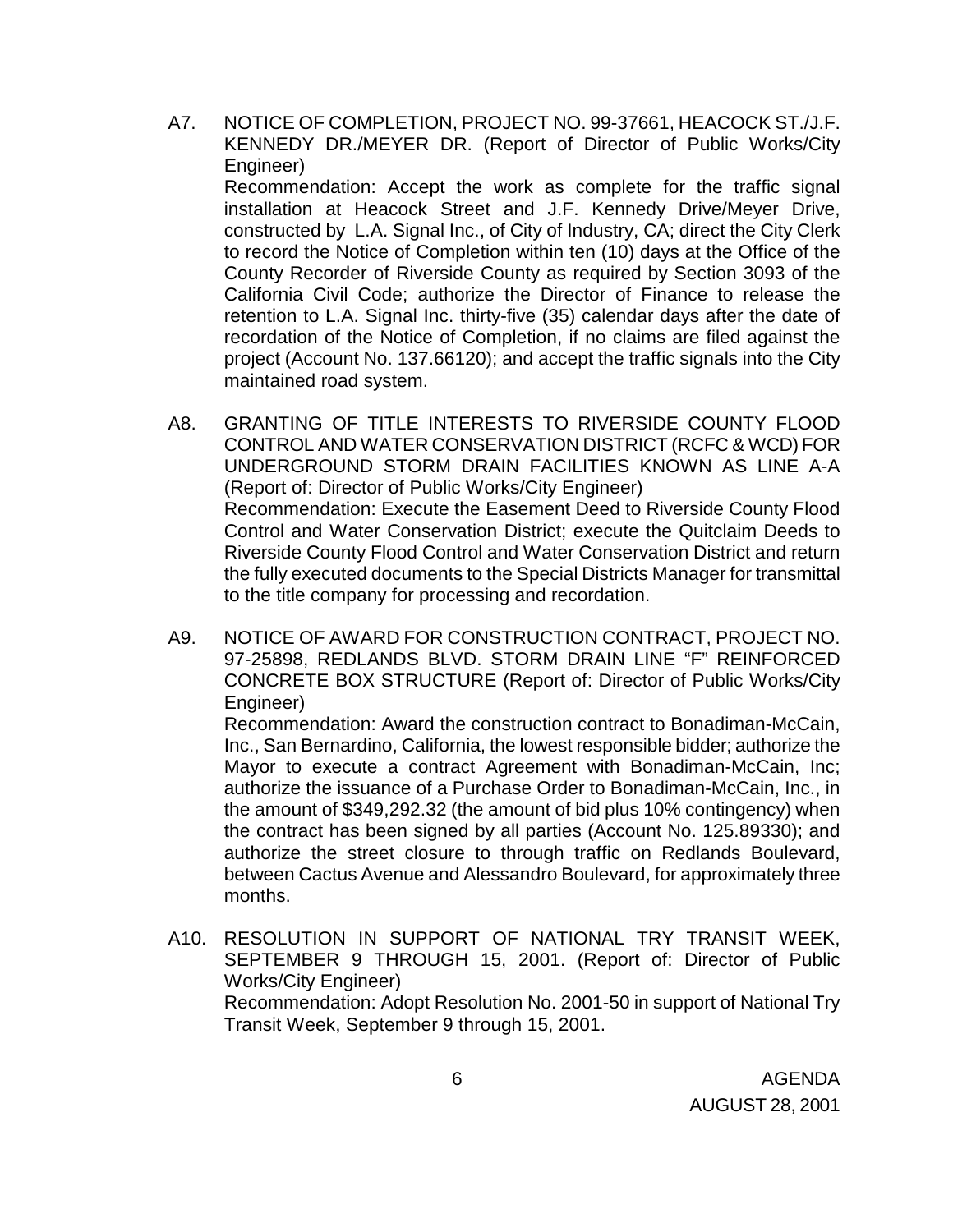#### Resolution No. 2001-50

 A Resolution of the City Council of the City of Moreno Valley, California, to designate September 9 through 15 as Try Transit Week

- A11. MINUTES REGULAR MEETING OF AUGUST 14, 2001 (Report of: City Clerk) Recommendation: Approve as submitted
- A12. WARRANT REPORT JULY 31, 2001 (Report of: Director of Finance/City Treasurer) Recommendation: Adopt Resolution No. 2001-51, approving the Warrant Reports, including wire transfers, dated July, 2001 in the total amount of \$4,966,463.98.

Resolution No. 2001-51

 A Resolution of the City Council of the City of Moreno Valley, Approving the Warrant Reports, Dated July 31, 2001.

### **B. CONSENT CALENDAR** - **COMMUNITY SERVICES DISTRICT**

- B1. ORDINANCES FIRST READING BY TITLE ONLY Recommendation: Waive reading of all Ordinance Introductions and read by title only.
- B2. MINUTES REGULAR MEETING OF AUGUST 14, 2001 (Report of: City Clerk) Recommendation: Approve as submitted

### **C. CONSENT CALENDAR** - **COMMUNITY REDEVELOPMENT AGENCY**

- C1. ORDINANCES FIRST READING BY TITLE ONLY Recommendation: Waive reading of all Ordinance Introductions and read by title only.
- C2. MINUTES REGULAR MEETING OF AUGUST 14, 2001 (Report of: City Clerk) Recommendation: Approve as submitted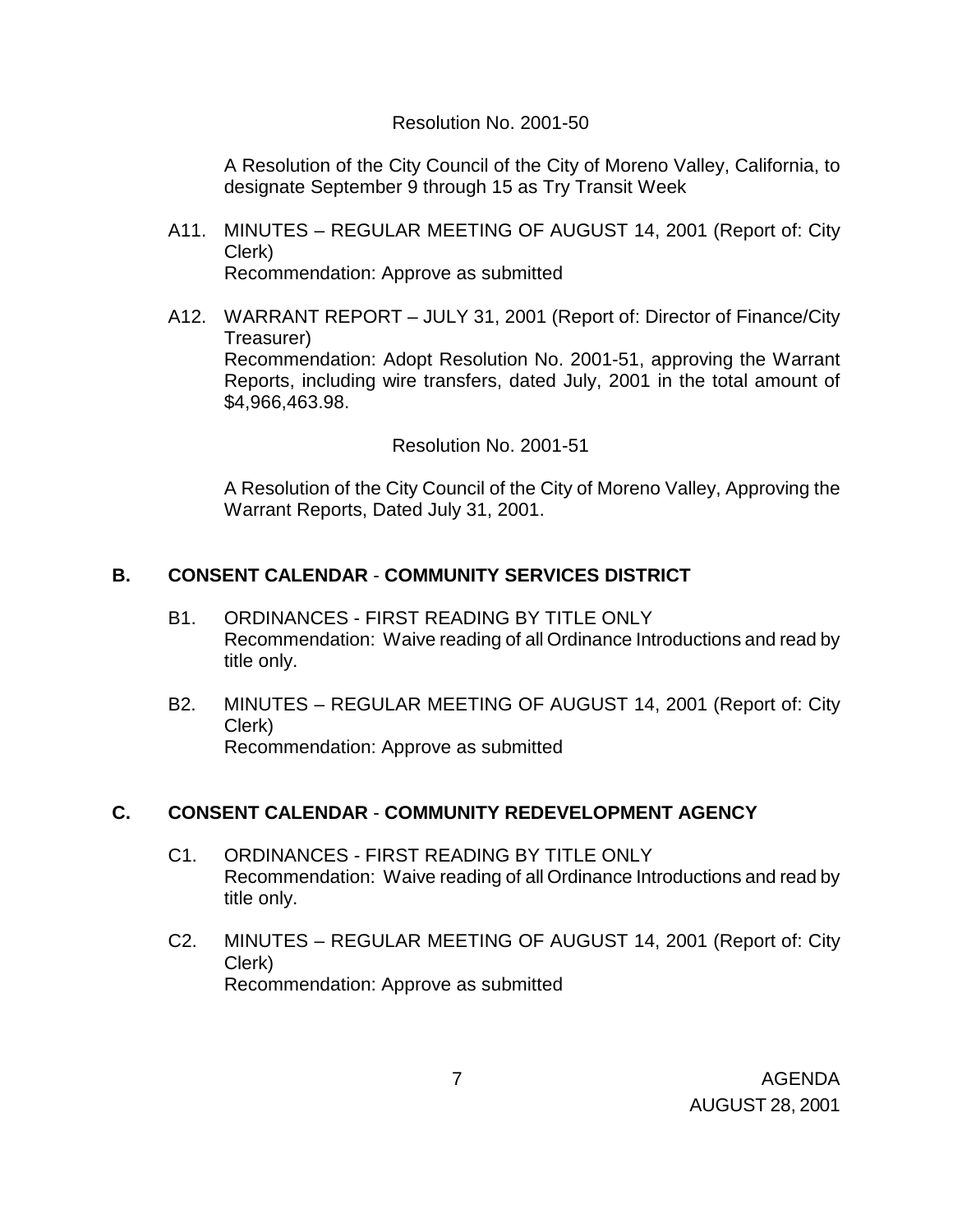# **D. REPORT OF ACTION FROM CLOSED SESSION BY CITY ATTORNEY, IF ANY**

### **E. PUBLIC HEARINGS**

Questions or comments from the public on a Public Hearing matter must be limited to five minutes per individual and must pertain to the subject under consideration.

- E1. PUBLIC HEARING FOR INCLUSION OF TRACT 29732 (AND ALL ASSOCIATED PHASES) INTO THE COMMUNITY SERVICES DISTRICT ZONE B (RESIDENTIAL STREET LIGHTING) (Report of: Director of Public Works/City Engineer) Recommendation: That the City Council, acting in their capacity as Board of Directors of the Moreno Valley Community Services District (CSD):
	- 1. Conduct the Public Hearing to consider the inclusion of Tract 29732 (and all associated phases) into the CSD Zone B (Residential Street Lighting) and the annual service charge;
	- 2. Tabulate the mail ballot for CSD Zone B;
	- 3. Verify and accept the results of each mail ballot proceeding; and
	- 4. Authorize and impose the CSD Zone B charge.
- E2. PUBLIC HEARING FOR INCLUSION OF TRACT 30026 (AND ALL ASSOCIATED PHASES) INTO THE COMMUNITY SERVICES DISTRICT ZONE B (RESIDENTIAL STREET LIGHTING) (Report of: Director of Public Works/City Engineer) Recommendation: That the City Council, acting in their capacity as the Board of Directors of the Moreno Valley Community Services District (CSD):
	- 1. Conduct the Public Hearing to consider the inclusion of Tract 30026 (and all associated phases) into the CSD Zone B (Residential Street Lighting) and the annual service charge;
	- 2. Tabulate the mail ballot for CSD Zone B;
	- 3. Verify and accept the results of each mail ballot proceeding; and
	- 4. Authorize and impose the CSD Zone B charge.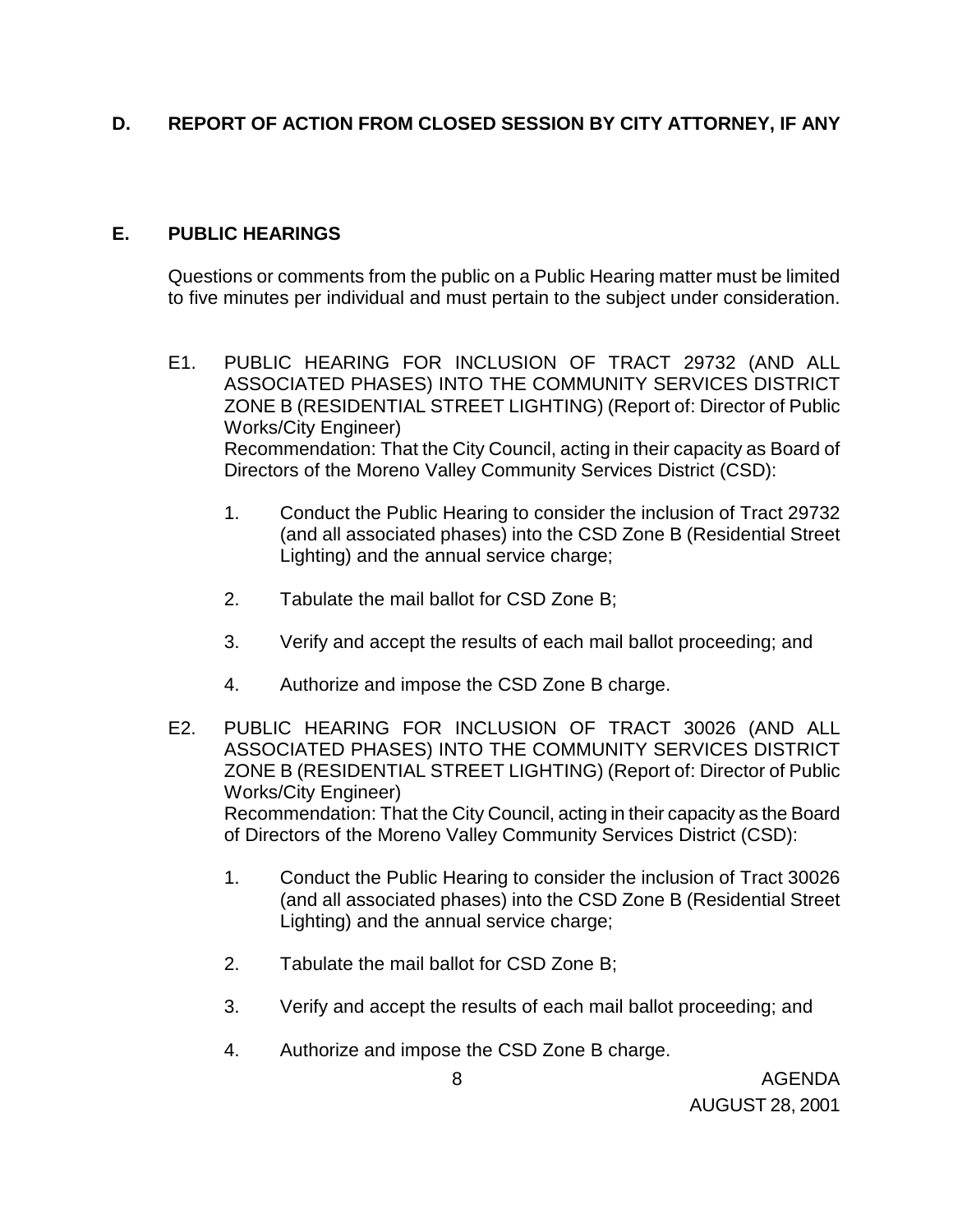- E3. PA01-0031 (GENERAL PLAN AMENDMENT); PA01-0026 (CHANGE OF ZONE); PA01-0027 (CONDITIONAL USE PERMIT); APPLICANT: LEADERS IN COMMUNITY ALTERNATIVES; LOCATION: ON THE WEST SIDE OF BUSINESS CENTER DRIVE, WEST OF ELSWORTH STREET (Report of: Director of Community and Economic Development) Recommendation: Planning Commission recommends that the City Council:
	- 1. ADOPT a Negative Declaration, for PA01-0031 (General Plan Amendment) and PA01-0026 (Change of Zone);
	- 2. ADOPT Resolution No. 2001-48, thereby approving the General Plan Amendment (PA01-0031), "Thereby changing the Land Use Map designation from BP (Business Park) to I (Industrial) for a 3.35 acre parcel of land located on the west side of Business Center Drive, just west of Elsworth Street";
	- 3. INTRODUCE Ordinance No. 592, thereby approving the Change of Zone, (PA01-0026) "Amending the Official Zoning Atlas of said City, changing the zone from BP (Business Park) to I (Industrial) as illustrated on the Moreno Valley Zone Change Map for a 3.35 acre parcel of land located on the west side of Business Center Drive, just west of Elsworth Street";
	- 4. RECOGNIZE that PA01-0027 (Conditional Use Permit) qualifies as a class 32 categorical exemption (CEQA Guidelines, Section 15332) for the reasons identified in the staff report; and
	- 5. ADOPT Resolution No. 2001-49, thereby approving PA01-0027 (Conditional Use Permit) based on the findings in the Resolution and the Conditions of Approval.

# • **ITEMS REMOVED FROM CONSENT CALENDARS FOR DISCUSSION OR SEPARATE ACTION**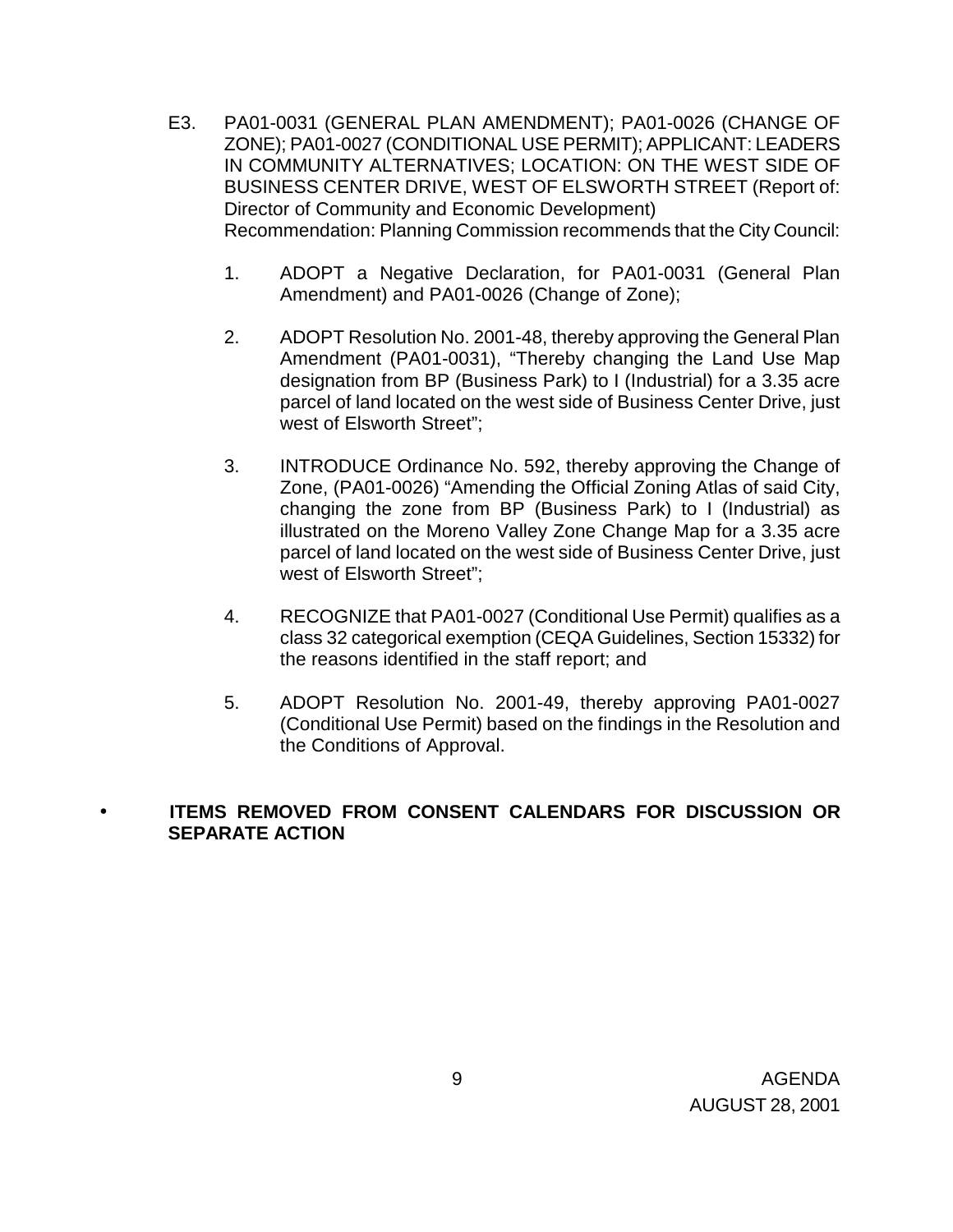## **F. REPORTS**

- F1. RECOMMENDATION TO AWARD CONTRACT FOR DESIGN SERVICES OF PERFORMING ARTS AND CULTURAL CENTER RENOVATION – PROJECT NO. 01-1 (Report of: Director of Parks and Recreation) Recommendation: That the City Council, acting in their capacity as the Board of Directors of the Moreno Valley Community Services District (CSD):
	- 1. Award the contract for the subject project to Meyer and Associates, 23265 South Pointe Drive, Suite 102, Laguna Hills, California 92653, in the amount of \$58,210;
	- 2. Authorize the Mayor to execute a Contract Agreement with the abovementioned contractor; and
	- 3. Authorize the Finance Director to issue a purchase order upon execution of the contract to the above-mentioned contractor not to exceed the amount of \$58,210. Funds are available in CSD Zone A Account 161.66220.7200
- F2. APPOINTMENTS TO THE TRAFFIC SAFETY ADVISORY COMMITTEE AND CULTURAL PRESERVATION ADVISORY COMMITTEE (Report of: City Clerk)

Recommendation: That the City Council:

- 1. Review the ballots for appointments to the Traffic Safety Advisory Committee and Cultural Preservation Advisory Committee (to be provided by the City Clerk) and mark your choices where appropriate; or
- 2. If appointments are not made, declare the positions vacant and authorize the City Clerk to re-notice the positions as vacant.
- F3. REDUCTION OF PERMIT FEES FOR ENERGY SAVINGS EQUIPMENT (CONTINUED FROM AUGUST 14, 2001) (Report of: Director of Community and Economic Development) Recommendation: Implement a temporary 50% reduction in minimum current permit fees for required electrical or mechanical permits issued for energy savings equipment. The adoption of a resolution would be required to implement the reduction of fees.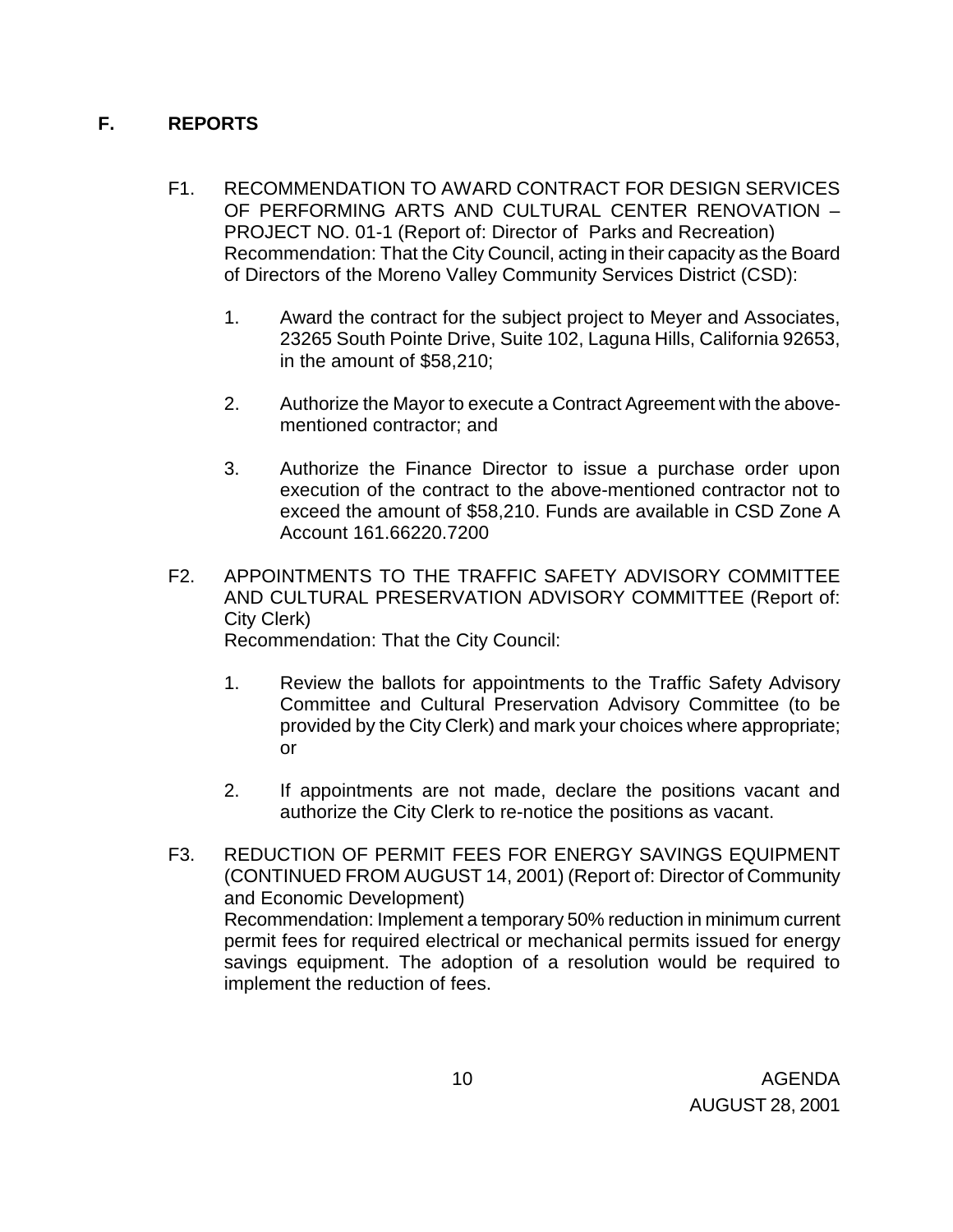- F4. DISCUSSION OF THE MYTHICAL \$14 MILLION FY 2001-02 BUDGET SURPLUS (REPORT OF: DIRECTOR OF FINANCE/CITY TREASURER) Recommendation: That the City Council review and discuss this staff report, which refutes and dispels the myth of the existence of a \$14 million surplus of City funds.
- F5. LEGISLATIVE UPDATE (Report of: Assistant City Manager) Recommendation: That the City Council receive and file the Legislative Status Report.
- F6. UTILITY USER'S TAX STATUS REPORT (Report of: Director of Finance/City Treasurer) Recommendation: That the City Council receive and file the staff report, which gives the current status of the utility user's tax rate reduction.
- F7. REPORT TO CONSIDER PUBLIC COMMENTS REGARDING MAIL BALLOT PROCEEDING TO REINSTATE ZONE D (PARKWAY LANDSCAPE MAINTENANCE) AT THE STANDARD SERVICE LEVEL FOR TRACT 21333 (Report of: Director of Public Works/City Engineer) Recommendation: That the City Council, acting in their respective capacities as President and Members of the Board of Directors of the Moreno Valley Community Services District (CSD), accept public comments in regards to reinstating Zone D (Parkway Landscape Maintenance) at the standard level and the associated annual charge being proposed in the mail ballot proceedings for Tract 21333.
- F8. CALIFORNIA LEAGUE OF CITIES: ANNUAL CONFERENCE RESOLUTIONS (Report of: Assistant City Manager) Recommendation: That the City Council take the following positions regarding the proposed Annual Conference resolutions for the League of California Cities:

**Support** – Resolution (1), which relates to the revision of the League of California Cities bylaws;

 **No Position** – Resolution (2), which relates to day care services for children, adults and seniors;

 **Support** – Resolution (3), which relates to excess retirement system assets and more options for employer use of those assets;

**Support –** Resolution (4), which relates to the flexibility in the wastewater permitting process by California State and Regional Water Control Boards as allowed by law;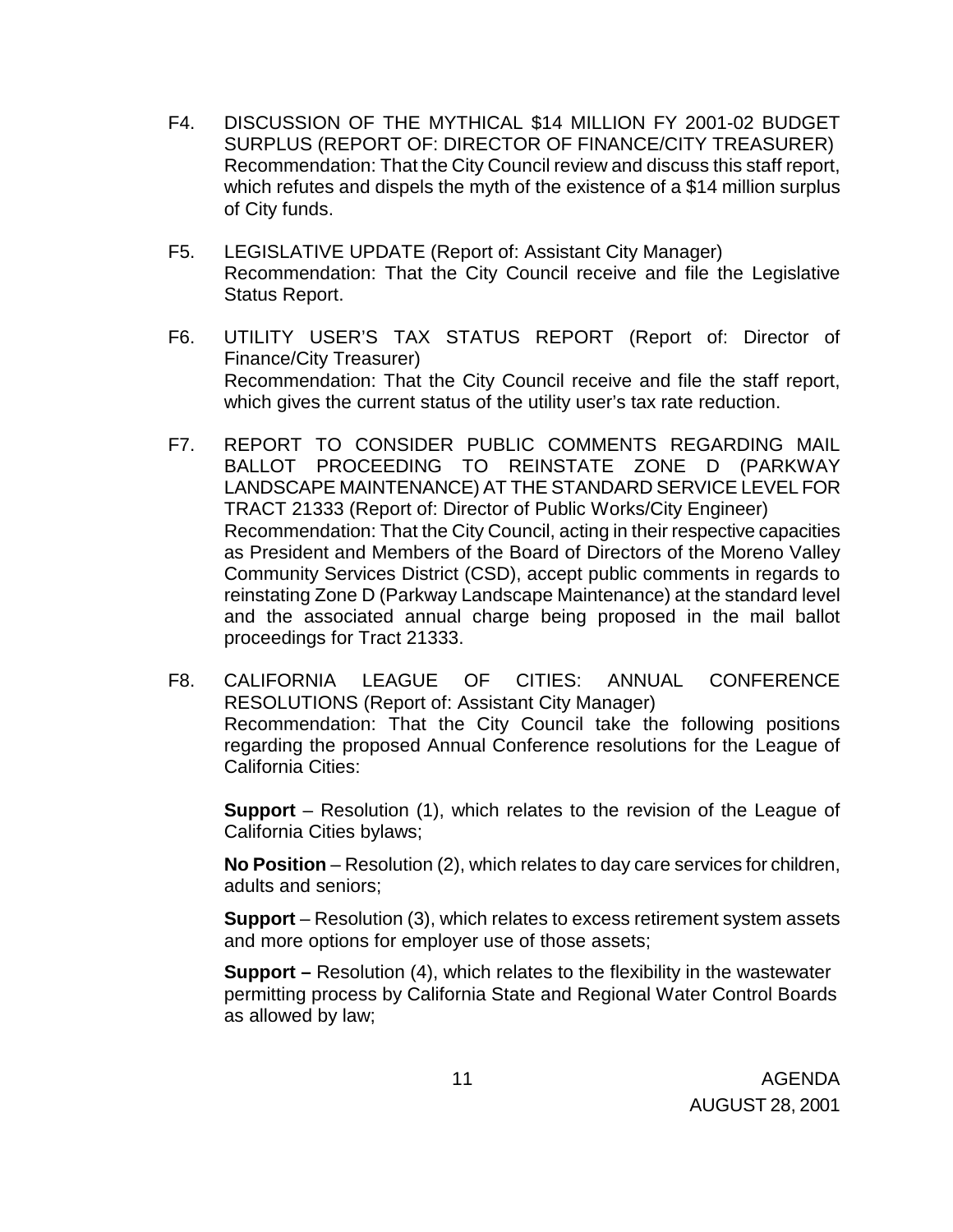**Support** - Resolution (5), which relates to the modification of California SB 709 (mandatory penalties) and the Federal Clean Water Act regarding frivolous citizen lawsuits;

**Support** – Resolution (6), which relates to incentives to improve the balance of jobs and housing in California;

**Support** – Resolution (7), which relates to supporting the passage of a ballot measure to stabilize and reform local government financing;

**No Position** – Resolution (8), which relates to the return of ERAF funds to cities;

**Support** – Resolution (9), which relates to telephone area codes.

### **G. LEGISLATIVE ACTIONS**

ORDINANCES - 1ST READING & INTRODUCTION

ORDINANCES - 2ND READING & ADOPTION

G1. ADOPTION OF ORDINANCE NO. 590 (RECEIVED FIRST READING AND INTRODUCTION ON AUGUST 14, 2OO1 ON A 5-0 VOTE) (Report of: Director of Community and Economic Development) Recommendation: Adopt Ordinance No. 590:

Ordinance No. 590

An Ordinance of the City Council of the City of Moreno Valley, California, Amending Portions of Chapters 9.02, 9.04, 9.05, 9.06 and 9.15 of Title 9 of the City of Moreno Valley Municipal Code, Relating to Consolidation of Office Uses in the Permitted Uses Table, Elimination of the Agriculture and Tourist Recreation Commercial Districts, the Definition of the Business Park – Mixed Use District, Modification of Industrial Site Development Standards, Relocation of the Residential Single Family District in the Permitted Uses Table, and Modification to the Business Park – Mixed Use Permitted Uses

G2. ADOPTION OF ORDINANCE NO. 591 (RECEIVED FIRST READING AND INTRODUCTION ON AUGUST 14, 2OO1 ON A 4-1 VOTE, BATEY OPPOSED) (Report of: Director of Community and Economic Development) Recommendation: Adopt Ordinance No. 591